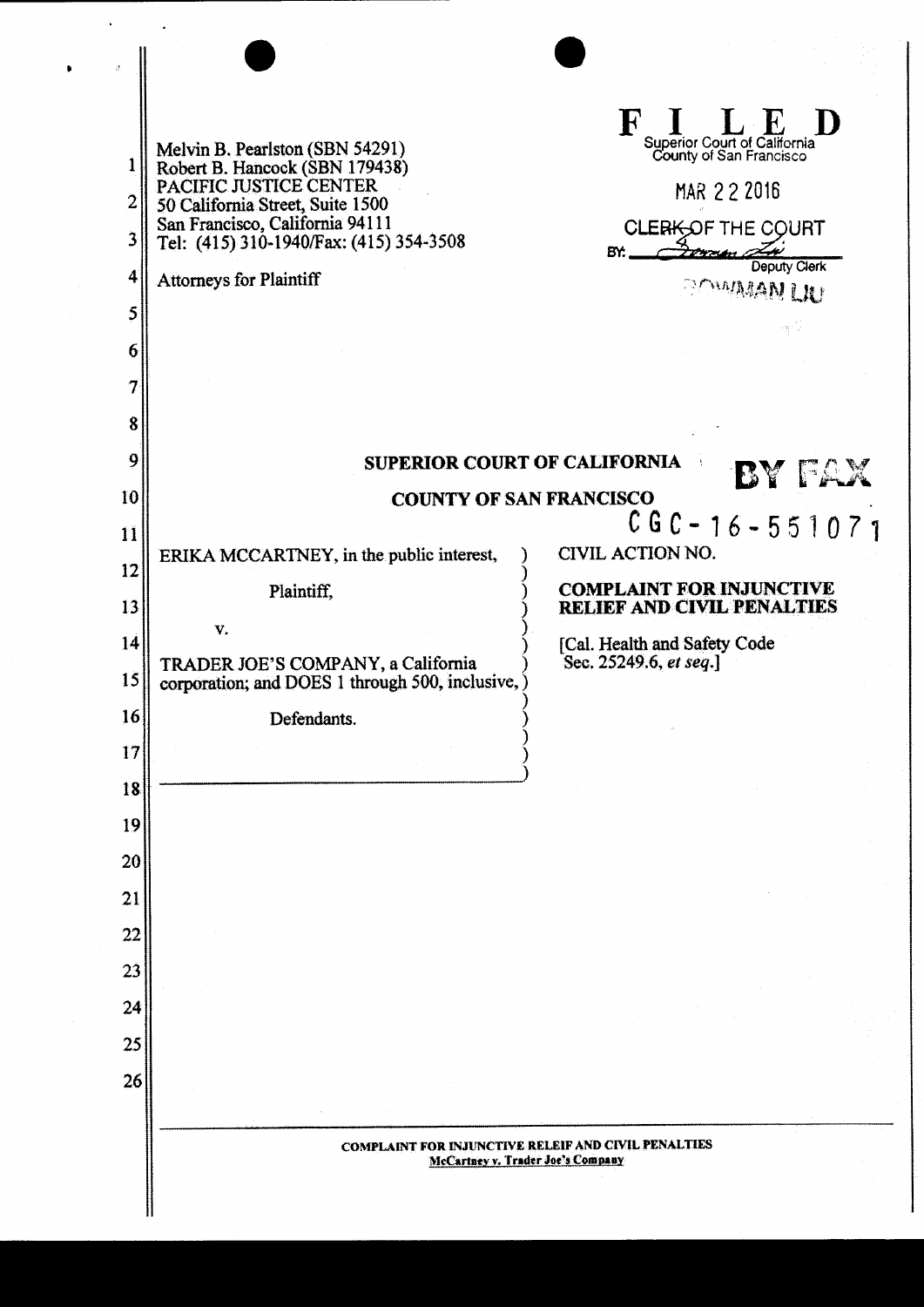Erika McCartney, in the public interest, based on information and belief and investigation of counsel, except for information based on knowledge, hereby makes the following allegations.

## **INTRODUCTION**

5 1. This Complaint seeks to remedy Defendant's continuing failure to adequately warn 6 individuals in California that they are being exposed to cadmium, a chemical known to the State of 7 California to cause birth defects and other reproductive harm. Such exposures have occurred, and 8 continue to occur, through the manufacture, distribution, sale and consumption of Defendant's 9 Trader Joe's Cocoa Powder -- Unsweetened (the "Product"). The Product is available to consumers 10 in California through certain retail channels including, without limitation, at Defendant's brick-and-11 12 mortar retail locations, and via the internet through third-party retail websites. Consumers are 13 exposed to cadmium when they consume the Product.

14

1

 $\overline{2}$ 

3

4

Under California's Proposition 65, Health & Safety Code § 25249.5, et sea., it is  $2.$ 15 unlawful for businesses to knowingly and intentionally expose individuals in California to 16 chemicals known to the State to cause cancer, birth defects or other reproductive harm without 17 providing clear and reasonable warnings to individuals prior to their exposure. Defendant 18 introduces a product contaminated with significant quantities of cadmium into the California 19 20 marketplace, exposing consumers of the Product to cadmium.

21 Despite the fact that the Defendant exposes consumers to cadmium, during the  $3.$ 22 relevant period Defendant provided no warning about the reproductive hazards associated with 23 cadmium exposure. Defendant's conduct thus violates the warning provision of Proposition 65, 24 Health & Safety Code § 25249.6. 25

26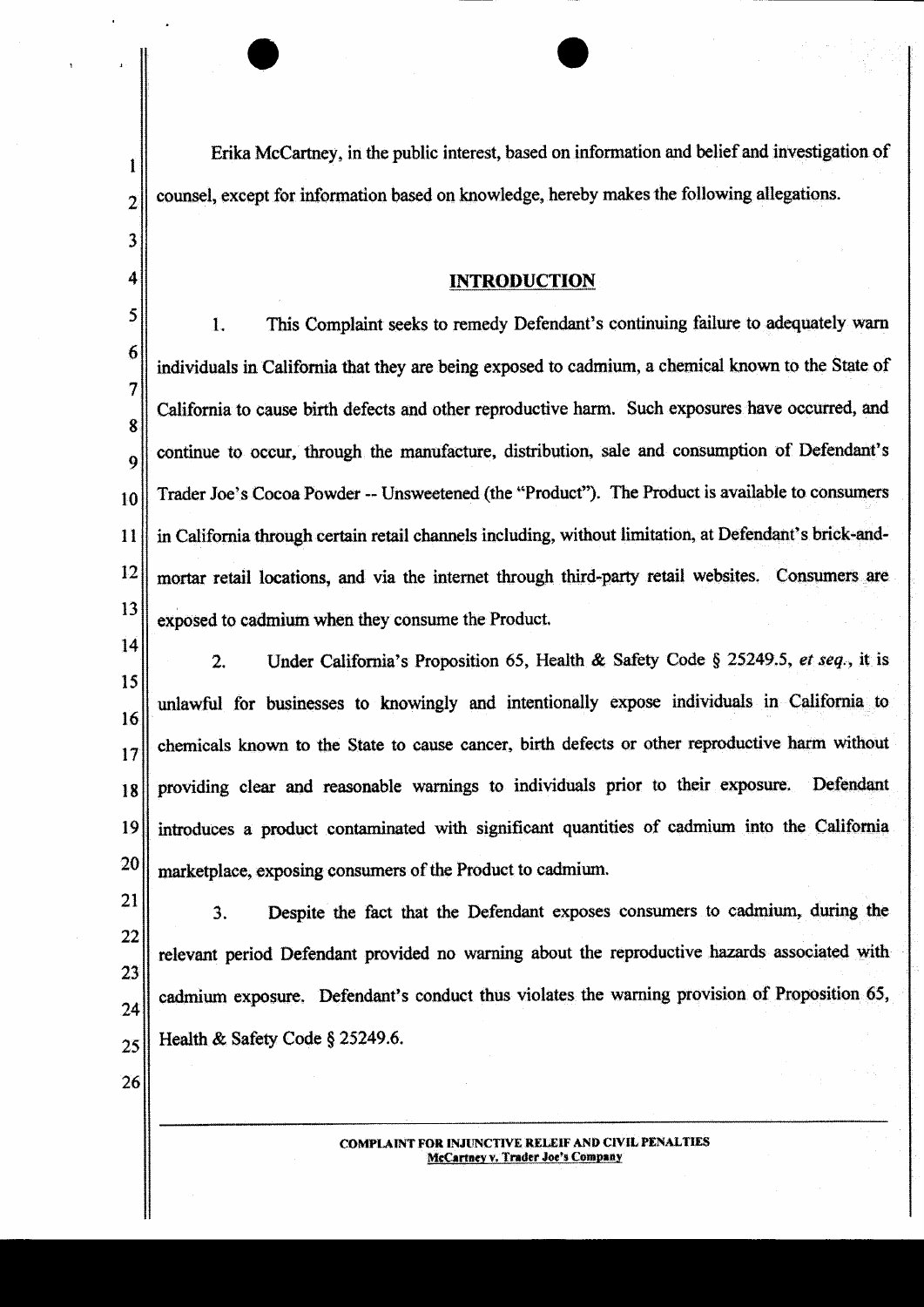|                     | <b>PARTIES</b>                                                                                         |  |  |
|---------------------|--------------------------------------------------------------------------------------------------------|--|--|
| 1<br>$\overline{2}$ | Plaintiff brings this enforcement action in the public interest pursuant to Health &<br>4.             |  |  |
| 3                   | Safety Code § 25249.7(d).                                                                              |  |  |
| 4                   | Defendant TRADER JOE'S COMPANY. a California corporation, is a person in the<br>5.                     |  |  |
| 5                   | course of doing business within the meaning of Health & Safety Code § 25249.11. This Defendant         |  |  |
| 6                   | manufactures, distributes and/or sells the Product for sale and use in California.                     |  |  |
| 7                   | The true names of DOES 1 through 500 are unknown to Plaintiff at this time. When<br>6.                 |  |  |
| 8<br>9              | their identities are ascertained, the Complaint shall be amended to reflect their true names.          |  |  |
| 10                  |                                                                                                        |  |  |
| 11                  | <b>JURISDICTION AND VENUE</b>                                                                          |  |  |
| 12                  | The Court has jurisdiction over this action pursuant to Health & Safety Code $\S$<br>7.                |  |  |
| 13                  | 25249.7, which allows enforcement in any court of competent jurisdiction, and pursuant to              |  |  |
| 14                  | California Constitution Article VI, Section 10, because this case is a cause not given by statute to   |  |  |
| 15                  | other trial courts.                                                                                    |  |  |
| 16<br>17            | This Court has jurisdiction over Defendant as a business entity that does sufficient<br>8.             |  |  |
| 18                  | business, has sufficient minimum contacts in California or otherwise intentionally avails itself of    |  |  |
| 19                  | the California market through the sale, marketing or use of the Product in California and/or by        |  |  |
| 20                  | having such other contacts with California so as to render the exercise of jurisdiction over it by the |  |  |
| 21                  | California courts consistent with traditional notions of fair play and substantial justice.            |  |  |
| 22                  | Venue is proper in San Francisco County Superior Court because one or more of the<br>9.                |  |  |
| 23<br>24            | violations arise in the County of San Francisco.                                                       |  |  |
| 25                  |                                                                                                        |  |  |
| 26                  |                                                                                                        |  |  |
|                     |                                                                                                        |  |  |
|                     | <b>COMPLAINT FOR INJUNCTIVE RELEIF AND CIVIL PENALTIES</b><br>McCartney v. Trader Joe's Company        |  |  |
|                     |                                                                                                        |  |  |

 $\epsilon_{\rm{max}}$ 

 $\hat{\mathcal{A}}$ 

 $\mathbf{r}$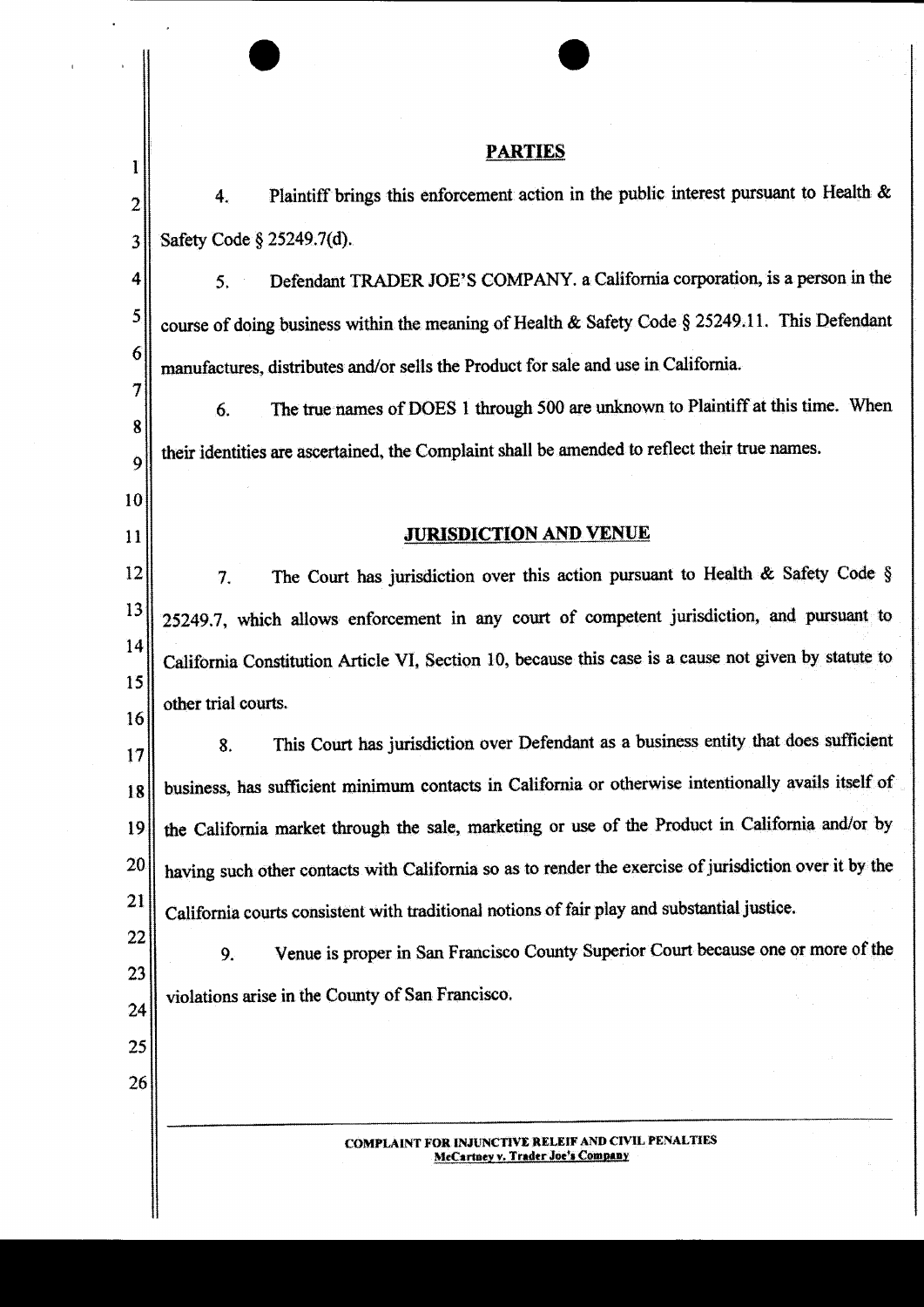## **BACKGROUND FACTS**

 $\sim$   $\bullet$ 

 $\mathbf{r}$ 

 $\mathbf{1}$ 

| $\overline{2}$        | The People of the State of California have declared by initiative under Proposition<br>10.                                                                   |  |
|-----------------------|--------------------------------------------------------------------------------------------------------------------------------------------------------------|--|
| 3                     | 65 their right "[t]o be informed about exposures to chemicals that cause cancer, birth defects, or                                                           |  |
| 4                     | other reproductive harm." Proposition 65 $\S$ 1(b).                                                                                                          |  |
| 5                     | 11.<br>To effectuate this goal, Proposition 65 prohibits exposing people to chemicals listed                                                                 |  |
| 6                     | by the State of California as known to cause cancer, birth defects or other reproductive harm above                                                          |  |
| 7                     | certain levels without a "clear and reasonable warning" unless the business responsible for the                                                              |  |
| 8<br>9                | exposure can prove that it fits within a statutory exemption. Health & Safety Code $\S$ 25249.6                                                              |  |
| 10                    | states, in pertinent part:                                                                                                                                   |  |
| 11                    | No person in the course of doing business shall knowingly and intentionally                                                                                  |  |
| 12 <sup>°</sup>       | expose any individual to a chemical known to the state to cause cancer or<br>reproductive toxicity without first giving clear and reasonable warning to such |  |
| 13                    | individual                                                                                                                                                   |  |
| 14                    | On May 1, 1997, the State of California officially listed cadmium as a chemical<br>12.                                                                       |  |
| 15 <sub>2</sub>       | known to cause reproductive toxicity. Cadmium is specifically identified as a reproductive toxicant                                                          |  |
| 16                    | under two subcategories: "developmental reproductive toxicity," which means harm to the                                                                      |  |
| 17                    | developing fetus, and "male reproductive toxicity," which means harm to the male reproductive                                                                |  |
| 18                    | 27 California Code of Regulations ("C.C.R.") § 27001(c). On May 1, 1998, one year<br>system.                                                                 |  |
| 19<br>20 <sub>1</sub> | after it was listed as a chemical known to cause reproductive toxicity, cadmium became subject to                                                            |  |
| 21                    | the clear and reasonable warning requirement regarding reproductive toxicants under Proposition                                                              |  |
| 22                    | 65.                                                                                                                                                          |  |
| 23                    | The level of exposure to a chemical causing reproductive toxicity under Proposition<br>13.                                                                   |  |
| 24                    | 65 is determined by multiplying the level in question times the reasonably anticipated rate of                                                               |  |
| 25                    | exposure for an individual to a given medium. 27 C.C.R. $\S$ 25821(b). For exposures to consumer                                                             |  |
| 26                    |                                                                                                                                                              |  |
|                       |                                                                                                                                                              |  |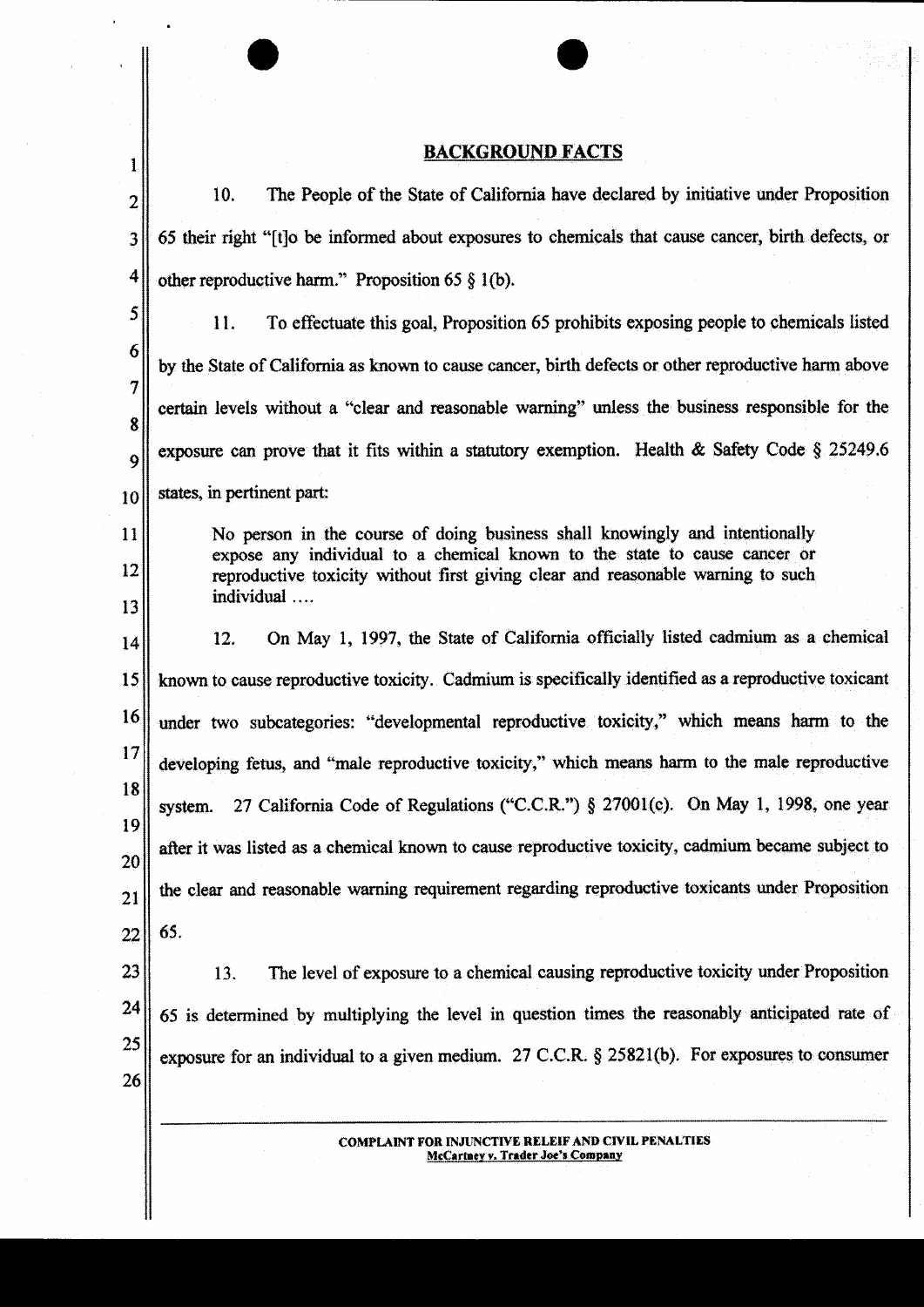products, the level of exposure is calculated using the reasonably anticipated rate of intake or exposure for average users of the consumer product. 27 C.C.R. § 2582l(c)(2).

 $\mathbf{1}$ 

 $\overline{2}$ 

Defendant's Product contains sufficient quantities of cadmium such that consumers,  $14.$ 3 including pregnant women, who consume the Product are exposed to cadmium. The primary route 4 5 of exposure for the violations is direct ingestion when consumers orally ingest the Product. These 6 exposures occur in homes, workplaces and everywhere in California where the Product is 7 consumed. 8

During the relevant one-year period herein, no clear and reasonable warning was 15. 9 provided with the Product regarding the reproductive hazards of cadmium. 10

Any person acting in the public interest has standing to enforce violations of 16.  $11$ Proposition 65 provided that such person has supplied the requisite public enforcers with a valid  $12$ 13 60-Day Notice of Violation and such public enforcers are not diligently prosecuting the action 14 within such time. Health & Safety Code§25249.7(d).

15 More than sixty days prior to naming each Defendant in this lawsuit, Plaintiff 17. 16 provided a 60-Day "Notice of Violation of Proposition 65" to the California Attorney General, the 17 District Attorneys of every county in California, the City Attorneys of every California city with a 18 population greater than 750,000 and to the named Defendant. In compliance with Health & Safety 19 Code § 25249.7(d) and 27 C.C.R. § 25903(b), each Notice included the following information: (1) 20 21 the name and address of each violator; (2) the statute violated; (3) the time period during which 22 violations occurred; (4) specific descriptions of the violations, including (a) the routes of exposure 23 to cadmium from the Product, and (b) the specific type of Product sold and used in violation of 24 Proposition 65; and (5) the name of the specific Proposition 65-listed chemical that is the subject of 25 the violations described in each Notice. 26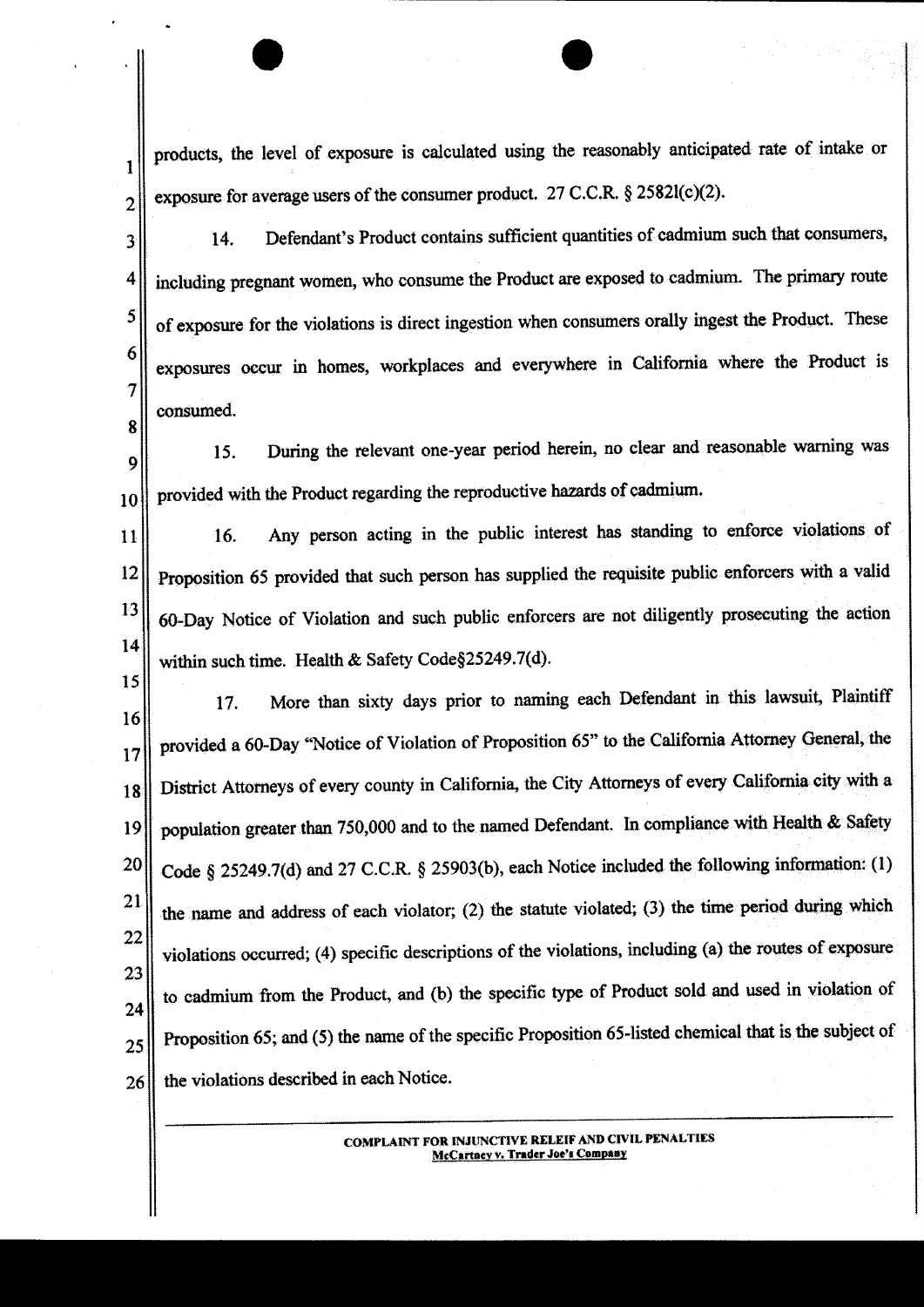Plaintiff also sent a Certificate of Merit for each Notice to the California Attorney 18. 1 General, the District Attorneys of every county in California, the City Attorneys of every California  $\overline{2}$ city with a population greater than 750,000 and to the named Defendant. In compliance with  $\overline{3}$ Health & Safety Code § 25249.7(d) and 11 C.C.R. § 3101, each Certificate certified that Plaintiff's  $\overline{\mathbf{4}}$ 5 counsel: (1) has consulted with one or more persons with relevant and appropriate experience or 6 expertise who reviewed facts, studies or other data regarding the exposures to Cadmium alleged in 7 each Notice; and (2) based on the information obtained through such consultations, believes that 8 there is a reasonable and meritorious case for a citizen enforcement action based on the facts  $\mathbf Q$ alleged in each Notice. In compliance with Health & Safety Code § 25249.7(d) and 11 C.C.R. § 10 3102, each Certificate served on the Attorney General included factual information - provided on a 11  $12$ confidential basis – sufficient to establish the basis for the Certificate, including the identity of the 13 person(s) consulted by the Plaintiff's counsel and the facts, studies or other data reviewed by such 14 persons.  $15$ None of the public prosecutors with the authority to prosecute violations of 19.

16 Proposition 65 has commenced and/or is diligently prosecuting a cause of action against  $17$ Defendants under Health & Safety Code § 25249.5, et seq., based on the claims asserted in each of 18 19 Plaintiff's Notices.

20 Defendant both knows and intends that individuals will consume the Product, thus 20. 21 exposing them to cadmium.

22 Under Proposition 65, an exposure is "knowing" where the party responsible for 21. 23 such exposure has:  $24$ 

> knowledge of the fact that a[n] ... exposure to a chemical listed pursuant to [Health & Safety Code § 25249.8(a)] is occurring. No knowledge that the ... exposure is unlawful is required.

> > **COMPLAINT FOR INJUNCTIVE RELEIF AND CIVIL PENALTIES** McCartney v. Trader Joe's Company

25

26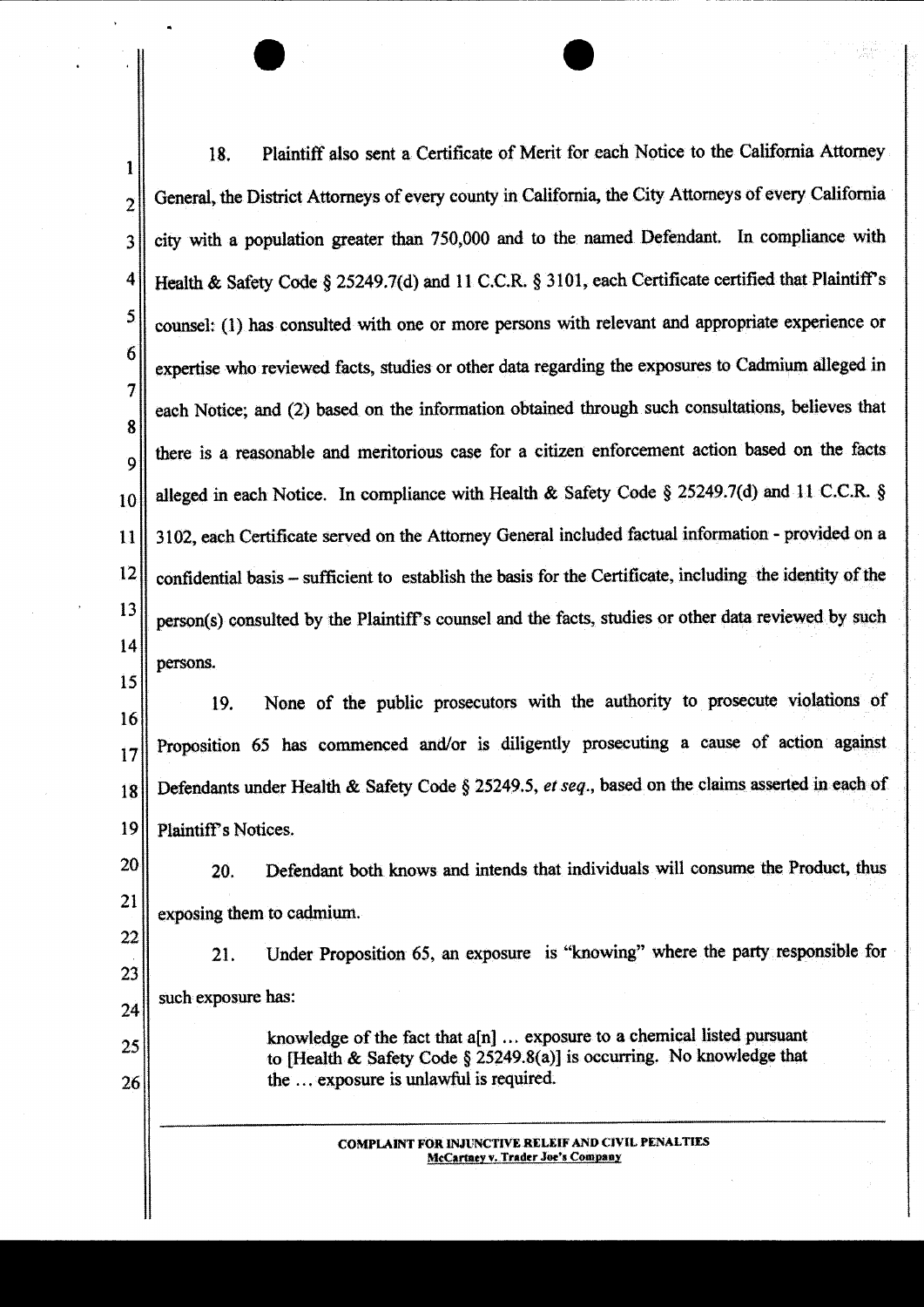$\mathbf{1}$ 27 C.C.R. § 25102(n). This knowledge may be either actual or constructive. See, e.g., Final  $\overline{2}$ Statement of Reasons Revised (November 4, 1988) (pursuant to former 22 C.C.R. Division 2, § 3 12201). 4 Defendant has also been informed of the cadmium in the Product by the 60-Day  $22.$ 5

Notice of Violation and accompanying Certificate of Merit served on them.

6

Defendant also has constructive knowledge that its Product contains cadmium due to 7 23. the widespread media coverage concerning the problem of cadmium in consumer products in 8 9 general, and, in particular, cocoa products.

10 As an entity that manufactures, imports, distributes and/or sells the Product for use 24.  $11$ in the California marketplace, Defendant knows or should know that the Product contains cadmium 12 and that individuals who consume the Product will be exposed to cadmium. The cadmium 13 exposures to consumers who consume the Product are a natural and foreseeable consequence of 14 Defendant's placing the Product into the stream of commerce. 15

Nevertheless, Defendant continues to expose consumers to cadmium without prior 16 25. 17 clear and reasonable warnings regarding the reproductive hazards of cadmium.

18 Plaintiff has engaged in good-faith efforts to resolve the claims alleged herein prior 26. 19 to filing this Complaint. 20

Any person "violating or threatening to violate" Proposition 65 may be enjoined in  $27.$ 21 any court of competent jurisdiction. Health & Safety Code § 25249.7. "Threaten to violate" is 22 defined to mean "to create a condition in which there is a substantial probability that a violation 23 24 will occur." Health & Safety Code § 25249.11(e). Proposition 65 provides for civil penalties not 25 to exceed \$2,500 per day for each violation of Proposition 65. 26

> **COMPLAINT FOR INJUNCTIVE RELEIF AND CIVIL PENALTIES McCartney v. Trader Joe's Company**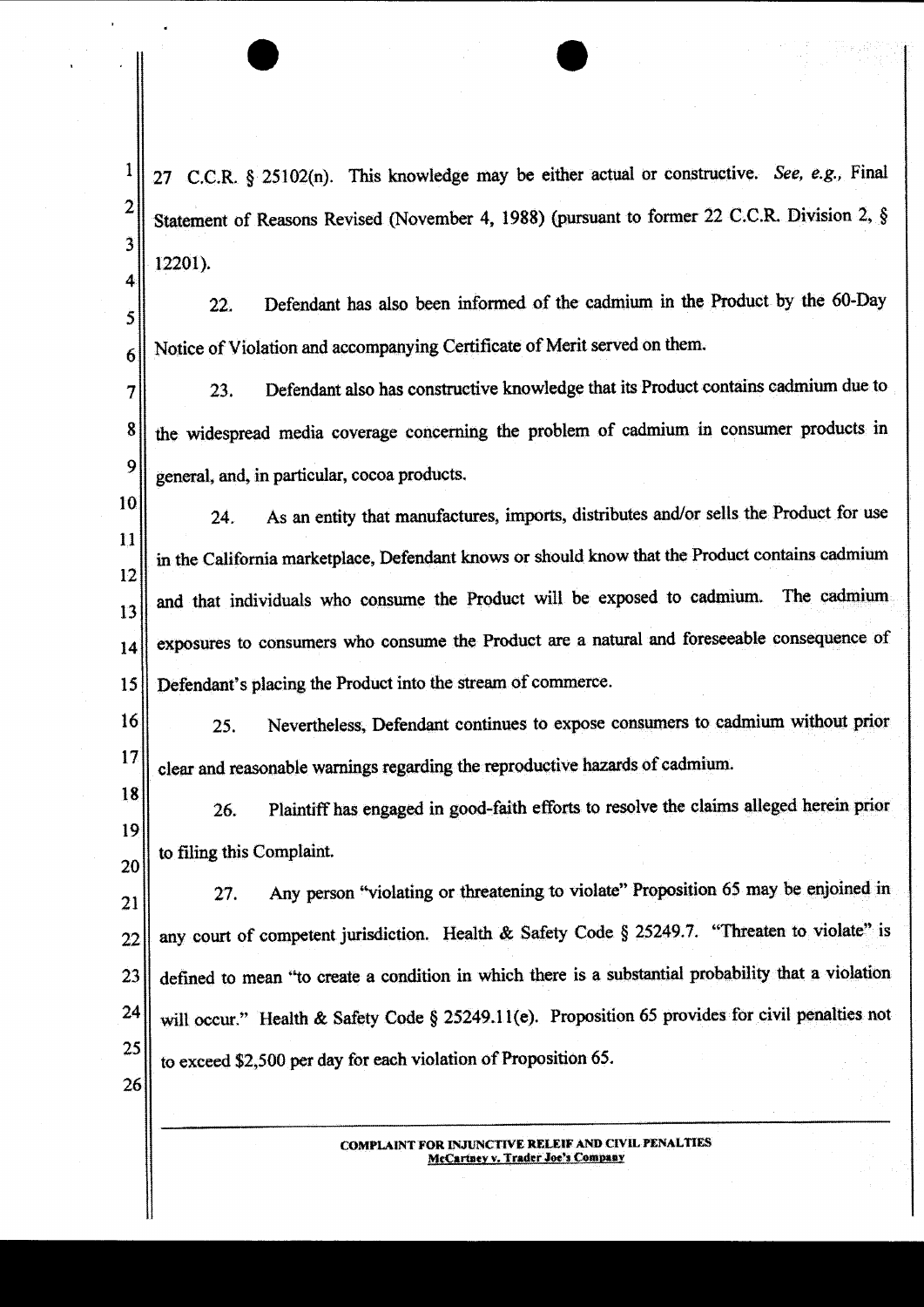## **CAUSE OF ACTION**

 $\bar{z}$ 

 $\bar{\boldsymbol{\lambda}}$ 

 $\bar{\mathbf{v}}$ 

 $\ddot{\phantom{a}}$ 

| 1                  | . <u>. .</u>                                                                                       |  |  |
|--------------------|----------------------------------------------------------------------------------------------------|--|--|
| $\overline{2}$     | (Violations of the Health & Safety Code 25249.6)                                                   |  |  |
| 3                  | Plaintiff realleges and incorporates by reference as if specifically set forth herein<br>28.       |  |  |
| 4                  | Paragraphs 1 through 27, inclusive.                                                                |  |  |
| 5                  | By placing the Product into the stream of commerce, each Defendant is a person in<br>29.           |  |  |
| 6                  | the course of doing business within the meaning of Health & Safety Code § 25249.11.                |  |  |
| $\tau$             | Cadmium is a chemical listed by the State of California as known to cause birth<br>30.             |  |  |
| 8                  | defects and other reproductive harm.                                                               |  |  |
| $\mathbf{q}$<br>10 | Defendant knows that reasonably anticipated use of the Product will expose users of<br>31.         |  |  |
| $\bar{1}1$         | the Product to cadmium. Defendant intends that the Product be used in a manner that results in     |  |  |
| 12                 | exposures to cadmium from the Products.                                                            |  |  |
| 13                 | Defendant has failed to provide clear and reasonable warnings regarding the<br>32.                 |  |  |
| 14                 | reproductive toxicity of cadmium to users of the Products.                                         |  |  |
| 15                 | By committing the acts alleged above, Defendant has at all times relevant to this<br>33.           |  |  |
| 16<br>17           | Complaint violated Proposition 65 by knowingly and intentionally exposing individuals to           |  |  |
| 18                 | cadmium without first giving clear and reasonable warnings to such individuals regarding the       |  |  |
| 19                 | reproductive toxicity of cadmium.                                                                  |  |  |
| 20                 | <b>PRAYER FOR RELIEF</b>                                                                           |  |  |
| 21                 | Wherefore, Plaintiff prays for judgment against Defendant as follows:                              |  |  |
| 22                 | That the Court, pursuant to Health & Safety Code § 25249.7(b), assess civil<br>1.                  |  |  |
| 23<br>24           | penalties against the Defendant in the amount of \$2,500 per day for each violation of Proposition |  |  |
| 25                 | 65;                                                                                                |  |  |
| 26                 |                                                                                                    |  |  |
|                    | <b>COMPLAINT FOR INJUNCTIVE RELEIF AND CIVIL PENALTIES</b><br>McCartney v. Trader Joe's Company    |  |  |
|                    |                                                                                                    |  |  |